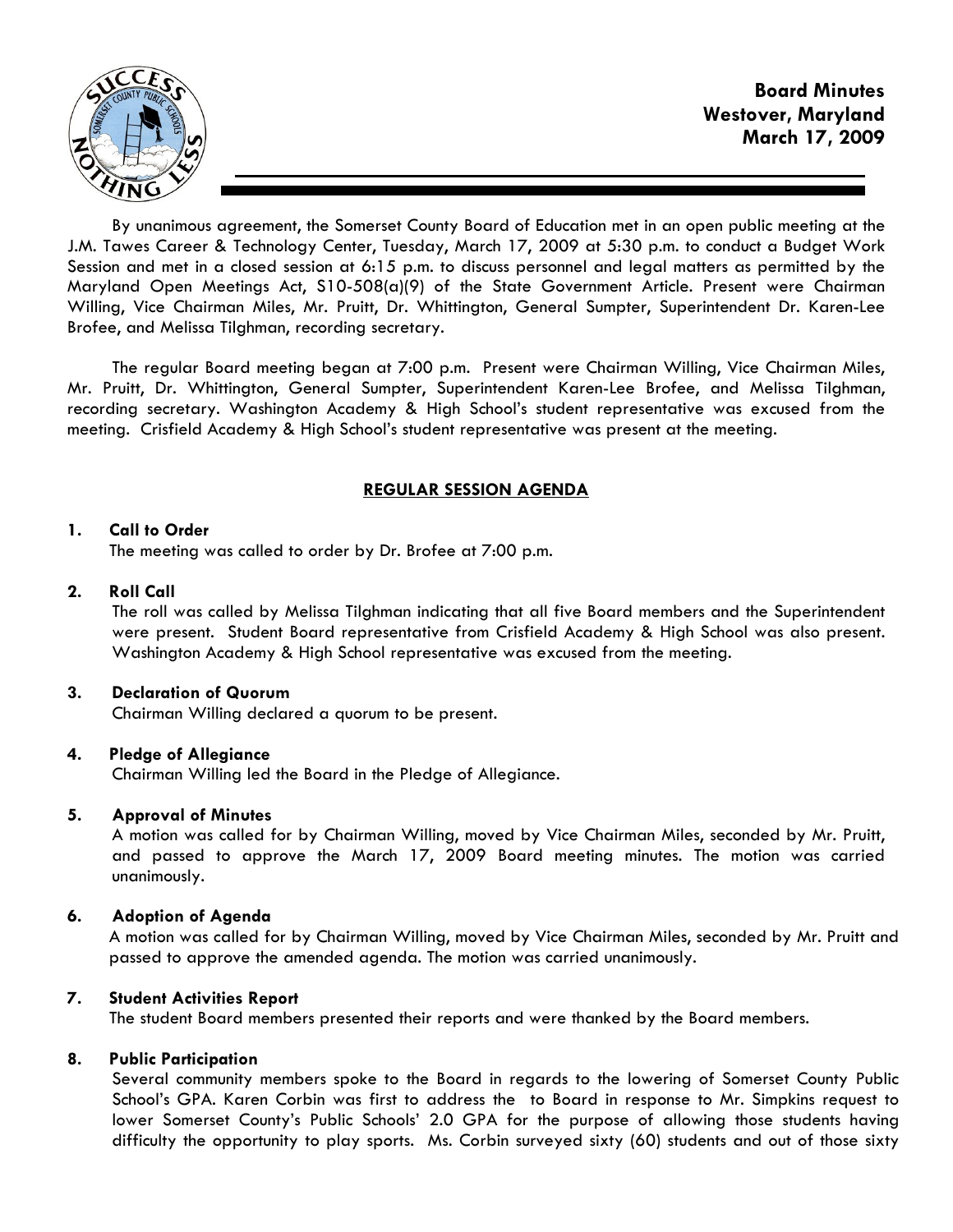only one was in favor of lowering the GPA.

Kirkland Hall, NAACP President, also addressed the Board members and expressed his views on the lowering of the GPA. Mr. Hall was in favor of raising the GPA standards for all students in the surrounding counties and commented that all students needed to be pushed to do better. Mr. Hall stated that parents should be held accountable.

Betty Collier addressed the Board regarding a High School Incentive Program. The incentive program is to promote attendance, rewarding students with no out of school suspensions, final grade will be used as exam grade. The incentives will be paid for through a grant and no local funding will be required. Ms. Collier was referred to Mr. Bloodsworth and Mr. Elebash.

James White, an employee of UMES, addressed the Board but first thanked the student Board members for presenting such informational reports and their responses to the lowering of the GPA. Mr. White is not in favor of lowering the GPA and feels that students should be required to learn and be encouraged to be all that they can be.

Sylvia Smith, former teacher, expressed her opinion of lowering the GPA. Ms. Smith first commended the SCPS teachers for the efforts in teaching the students how to be successful. She addressed the issue that students should take advantage of the afterschool programs. Ms. Nelson and Ms. Scott were thanked for the "Be There Campaign" that has been publicized on the television ads. Parents should install in children, learning values, and reinforce achievement goals.

Garland Hayward, 30 year retired teacher and a county commissioner. Unlike the previous spokespersons, Mr. Hayward feelings are just the opposite. He presented the athletic policy in Delmar. A student's motivation should go further than taking a test. Teachers and parents need to find ways to motivate students in finding engaging study practices. Mr. Hayward feels that if the GPA were dropped to at least a 1.7 those low achievers would be encouraged to play sports, seek tutoring, and obtain the guidance needed to improve.

The Board members thanked all spokespersons for voicing their concerns.

### 9. Carter G. Woodson Elementary School Report

Ms. Welch gave a presentation created and featuring  $5<sup>th</sup>$  grade WES students. The students gave the history of Woodson, outlined the school's modules and school activities. Several students were involved in the creation of the presentation. The focus was on MSA encouragement, PTO plans, and upcoming school events. The students even presented the weather forecast. The Board members thanked the principal for such an enlightening report.

### 10. 2008 Maryland Performance Recognition

 Somerset Intermediate and Woodson Elementary were recognized by the Maryland State Department for school improvement. Both schools received awards from the state and were presented with them at the Board meeting.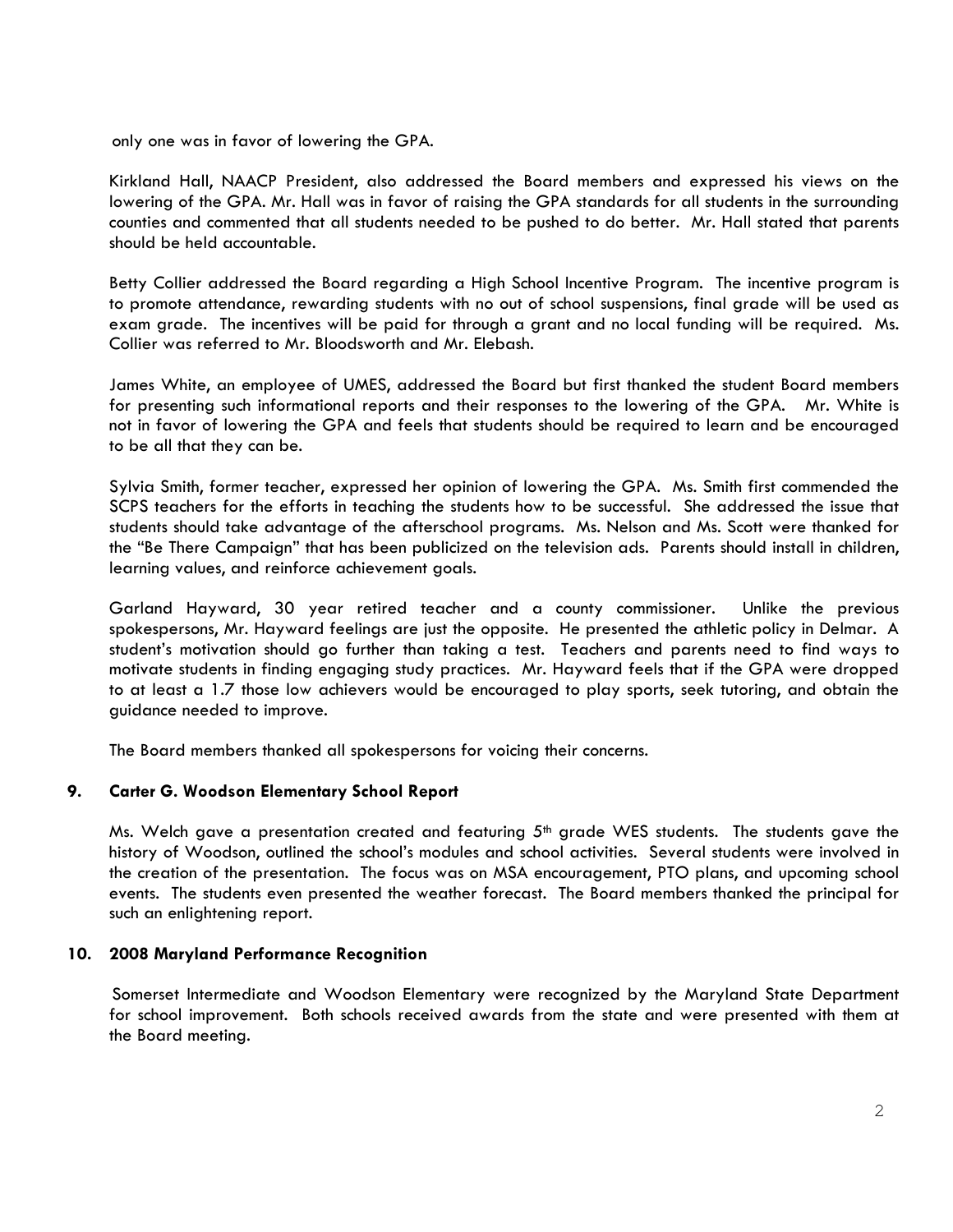### 11. United Way Presentations

Mr. Bloodsworth introduced Mr. Aaron Reid, United Way representative. Mr. Reid presented awards to all the schools in participated in the United Way funding and informed everyone that all United contributions will be distributed locally.

## 12. Parent of the Year

 Ms Scott began the Parent of the Year introduction by first emphasizing the importance of parent involvement in children's education. Ms. Nelson explained how parents were chosen as the Comcast Parent of the Year.

 The two nominees were Paula Todd. Ms. Todd revived the Athletic Booster Club and is a member of women supporting women. Ms. Todd believes that kids who play sports have higher test scores, are less likely to try drugs, drink or smoke.

 The other nominee was Robert Wells, parent of a Deal Island School student. Mr. Wells served as the PTA president. He has a great relationship with the community and a very influential parent. He coaches indoor and outdoor soccer and has raised funds for a sliding Board at Deal Island School in memory of a deceased student who attended the school.

 Mr. Wells unexpectedly found out that he had been chosen as the Comcast Parent of the Year. The Board members thanked and congratulated both parents for supporting students' education.

### 13. Student Services Audit Report

 Ms. McLaughlin introduced Mr. Brian Bartel, MSDE Auditor. Mr. Bartel listed and thanked the various staff members for their assistance with the audit.

 Mr. Bartel commended Ms. McLaughlin on student health services and recommended that we review and update our emergency protocol and increase HIV and alcohol prevention awareness.

Ms. McLaughlin was thanked by the Board members.

### 2007 Maryland Adolescent Survey

Ms. McLaughlin gave a presentation on the results from the Adolescent Survey. The survey was given to  $6<sup>th</sup>$ ,  $8<sup>th</sup>$  10<sup>th</sup> & 12<sup>th</sup> grade students. The purpose of the survey was to get data on many students had been introduced to alcohol, cigarettes, and marijuana. The 12<sup>th</sup> grade survey revealed that substance abuse had increased dramatically.

The goals developed from the survey data are to reduce teenage substance use and to change the trend of parents talking to their children less about drugs, alcohol, and smoking when they get older.

Mr. Pruitt requested an analysis of students and their opinions on safety and drug use at schools. The Board members thanked Ms. McLaughlin for the information.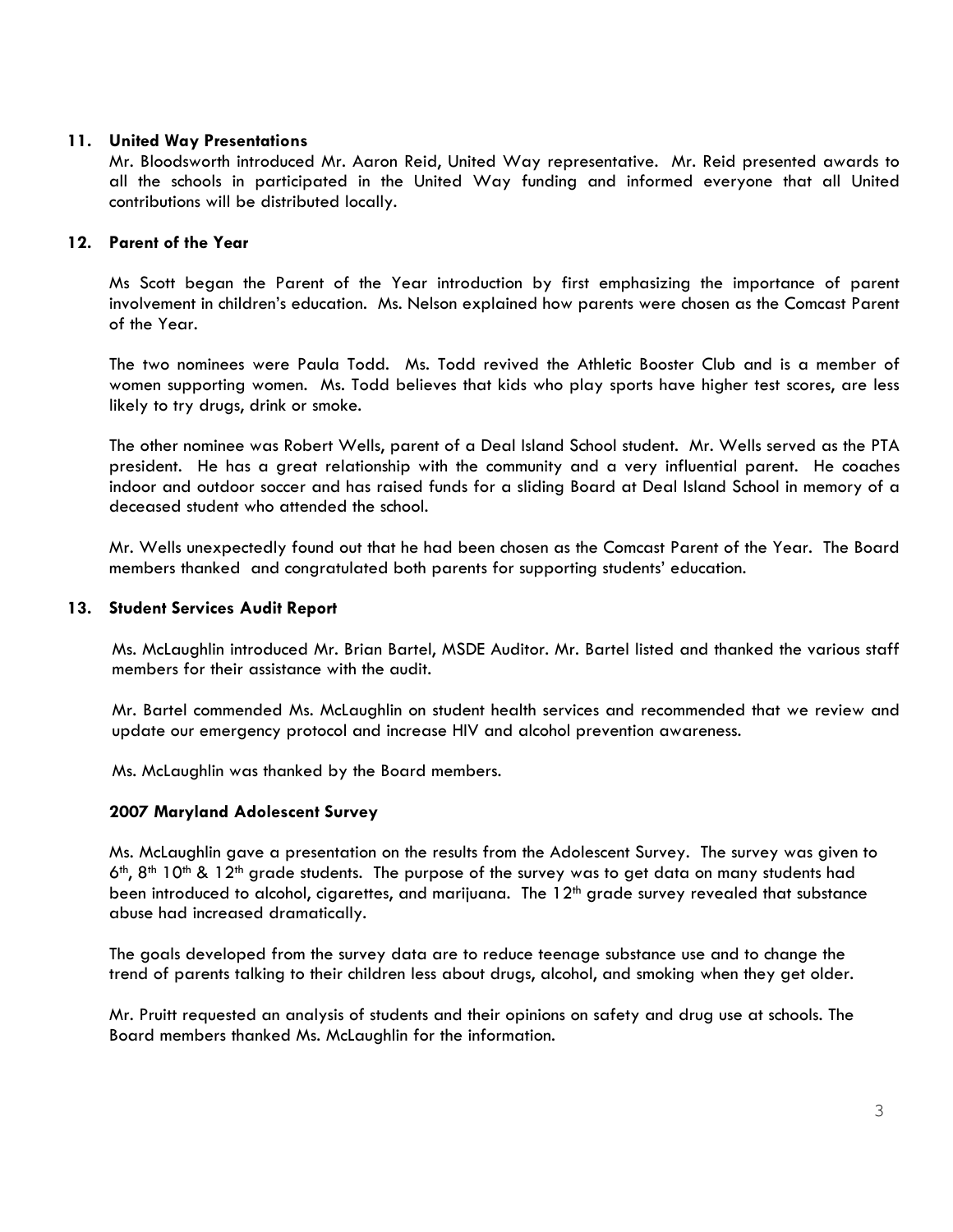### Testing Calendar

 Ms. Carter explained the Calendar of events distributed to the Board members and asked if they had any questions. The calendar contains testing dates through the end of the year.

## **Policies**

### Approval of the 500 Series Policies, Policies of Instruction

It was moved by Mr. Pruitt, seconded by General Sumpter, passed to approve the following revisions to policy 500-12, Physical Education Guidelines for Secondary Schools. The motion was carried with a 4-1 vote. Dr. Whittington did not vote.

A motion was called for by Chairman Willing, moved by Vice Chairman Miles seconded by Mr. Pruitt, and passed to approve Policy #500-16, System Test Security Procedures. The motion was carried with 4-1 vote. Dr. Whittington did not vote.

It was moved by Dr. Whittington, seconded by Vice Chairman Miles and passed to approve Policy #500- 17, Special Education. The motion was carried unanimously. Dr. Whittington questioned the suspension guidelines of Special Education students.

A motion was called for by Dr. Whittington, seconded by Vice Chairman Miles and passed to approve Policy #500-35, Using Copyrighted Material. The motion carried unanimously.

### Approval of Policy 600 Series Policies, Student Services

It was moved by Mr. Pruitt, seconded by Vice Chairman Miles, and passed to approve Policies #600-1 to #600-4. The motion was carried unanimously.

A motion was called for Chairman Willing, moved by Vice Chairman Miles, seconded by Dr. Whittington and passed approve the Policy #600-5 (Communicable Diseases). The vote was unanimous.

It was moved by Mr. Pruitt, seconded by Vice Chairman Miles, and passed to approve the following policies: #600-7 (Attendance–Elementary & Secondary), #600-9 (School Hours) and #600-10 (Student Parking) . The vote was unanimous with all Board members in agreement.

It was moved by Vice Chairman Miles, seconded by Mr. Pruitt and passed to approve the following policies: #600-12 ( Student Dress Code) and #600-13 (Community Offenses by Students). The motion was carried unanimously.

A motion was called for by Chairman Willing, moved by Vice Chairman Miles, seconded by Mr. Pruitt and passed to approve Policies #600-14 (Student Tobacco Use), #600-15 (Student Alcohol and Drug Use) and #600-17 (Standards of Social Behavior).

It was moved by Vice Chairman Miles, seconded by Dr. Whittington and passed to approve policies #600-31 (Personal Electronic Communication Devices) and #600-35 (Serious Threats of Violence).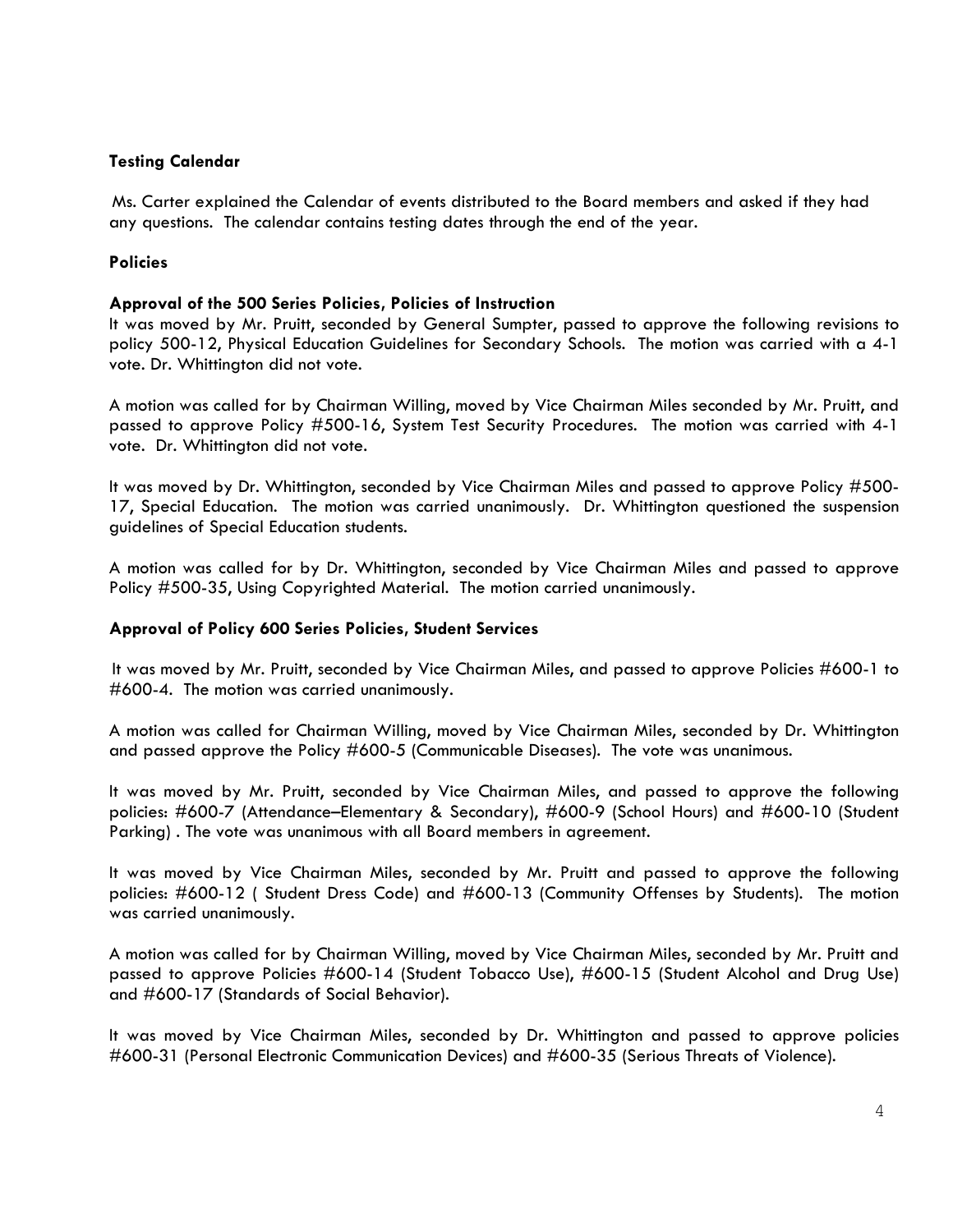Policy #600-36 (Fighting) was tabled until the following revisions were made: On-site anger management opposed to going to the Somerset County Health Department. It was the consensus of the Board to add to the policy, that refusal to attend anger management will result in a DJS referral.

It was moved by Vice Chairman Miles, seconded by General Sumpter, and passed to approve Policy #300-39 (Student Behavior Interventions). The vote was unanimous.

### Athletic Policy Community Response

Mr. Bloodsworth submitted a revised athletic policy, #500-20. The revision included that students could play sports with a 2.0 average and one E. The student will be on academic probation until mid-term and will be given the opportunity to bring their grade up.

Chairman Willing questioned the policy changes. Mr. Pruitt and Dr. Whittington agreed to review the policy changes.

In regards to the Athletic Policy, #500-20, individual approval was taken and is as follows: Mr. Willing – Aye, Vice Chairman Miles – Aye, Mr. Pruitt – Nay, General Sumpter – Aye, and Dr. Whittington – Nay. It was determined that three Board members (Mr. Willing, Vice Chairman Miles, General Sumpter) were in favor of approving the policy with no changes while two Board members (Mr. Pruitt and Dr. Whittington) were not in favor of the approval.

## TELL Survey

Mrs. Smoker explained to the Board the purpose of the Tell Survey. The Tell Survey will be given to students questioning whether they have tried alcohol, smoking, or drugs.

### Proposed 2010 Budget

 Dr. Brofee showed a presentation on the 2010 Proposed Budget. The presentation will be posted on the web for public view. A public hearing on the proposed budget will be held April 14, 2009.

### 14. A. Finance

### Monthly Finance and Food Service Reports

Ms. Miller provided the monthly finance and food service reports to the Board. The Board members thanked Ms. Miller for the information.

### B. Connect Ed. Purchase

It was moved by Mr. Pruitt, seconded by General Sumpter and passed to approve the Connect Ed. Phone system purchase. The system will allow parents to be contacted automatically informing them of various topics, such as school closings, school happenings, etc. Mr. Willing stated that he viewed a slideshow on the Connect Ed. Program.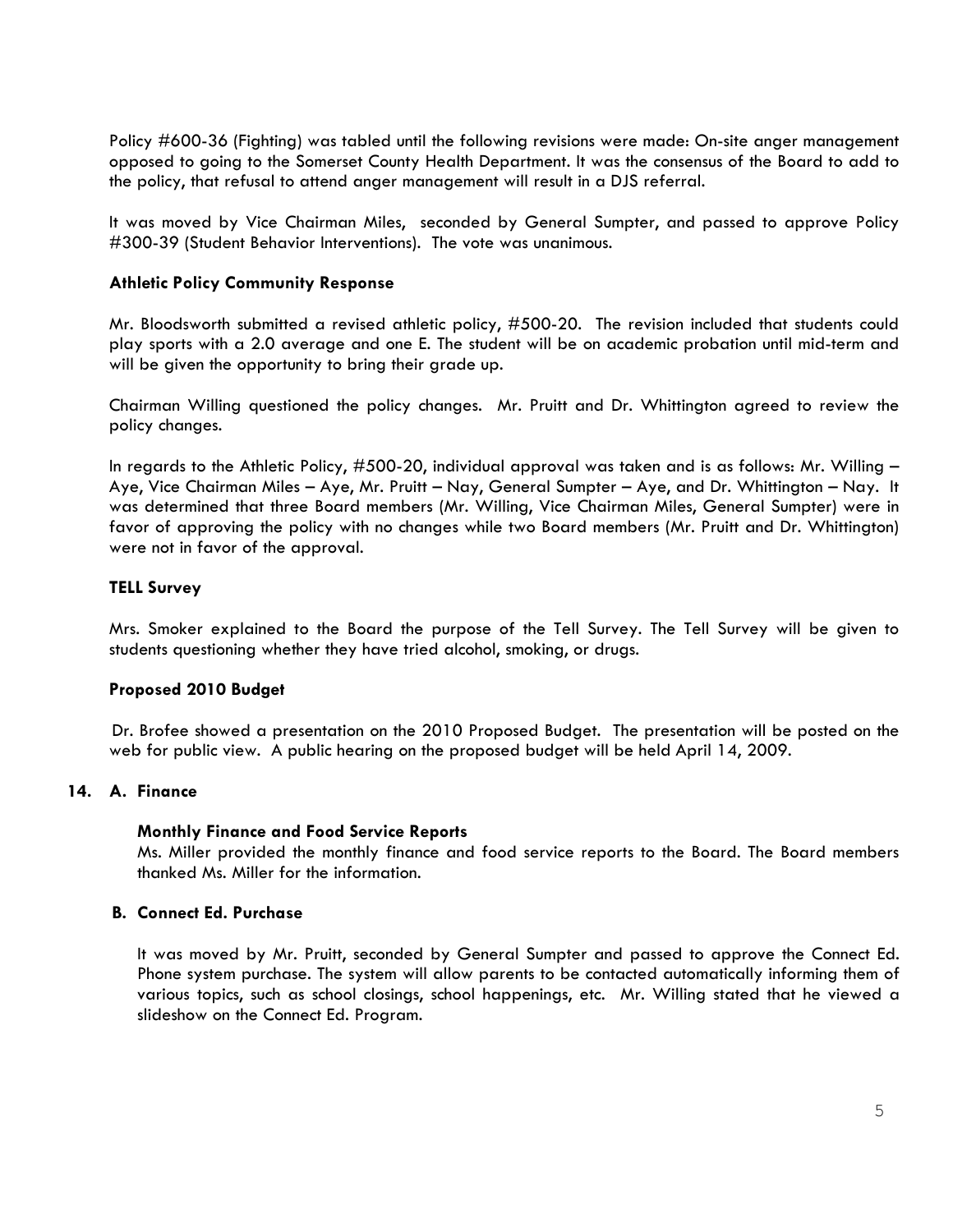### C. 500 Series policies

Mr. Bloodsworth presented an overview of the submitted policies with special attention to policy 500- 20, the Athletic Policy.

#### 600 Series Polices (Student Services) and 700 Series Policies (Human Resources)

Due to time constraints, a motion was called for by Chairman Willing, moved by Dr. Whittington, seconded by Vice Chairman Miles and passed to table the 600 series policies and the 700 series policies until the April 21, 2009 Board Meeting. The vote was unanimous.

#### Facilities and Transportation

Upon recommendation of the Superintendent, It was moved by Mr. Pruitt, seconded by Vice Chairman Miles and passed to approve Mr. Daugherty's request to train, Jonathan Murray as a substitute bus driver. The vote was unanimous

#### D. Out of County School Request

It was moved by Mr. Pruitt, seconded by Dr. Whittington and passed to approve an out of County parent's request for their child permission to attend Greenwood Elementary School. The vote was unanimous.

#### E. Human Resources Progress Report

Upon recommendation of the Superintendent, it was moved by Mr. Pruitt, seconded by Dr. Whittington and passed to approve Mr. Lawson's Human Resources Report. The vote was unanimous. The following personnel actions were presented: Retirees: Cathy Kurtz, Nancy Reading, Pat Ward, and Peggy Ward; Resignations: Jonathan Nowak, Dean Wootten, and Cynthia Sterling; Transfers: Kay Tawes, Phaedra Spencer, Joan Gillsdorf, Dorrie Moon, Jennifer McDorman, Christy Scott, Tara Ward, Andrea Dryden, Michelle Bradford, Mary Ellen Willey, Leigh Widdowson, Jason Pfirman, Mila Tolley, Kevin Taylor, Margaret Cohen, Laura Duerbeck, Deborah Tull, Vonette Wright, Rita Carton, Sharon Richards, Megan Carey; Terminations; John Borden; New Hires: Ron Purnell, II, Donald Crockett, and Heather Duncan.

#### Out of State Travel

Out of State Travel was presented to the Board for informational purposes only.

#### 15. Superintendent & Board Member comments

Chairman Willing thanked Ms. Hopkins and Ms. Welch for their help with the presentation for the community and Technology Development.

It was moved by Dr. Whittington, seconded by Mr. Pruitt and passed to approve Ms. Taylor's request to take the Gear Up students on a college tour to various universities.

Sharema Copes was recognized for outstanding mentorship. The Board was also informed of the free "Be There" campaign that has been advertised on television stations. Woodson Elementary and Somerset Intermediate were congratulated for receiving the Maryland School Performance Recognition Award.